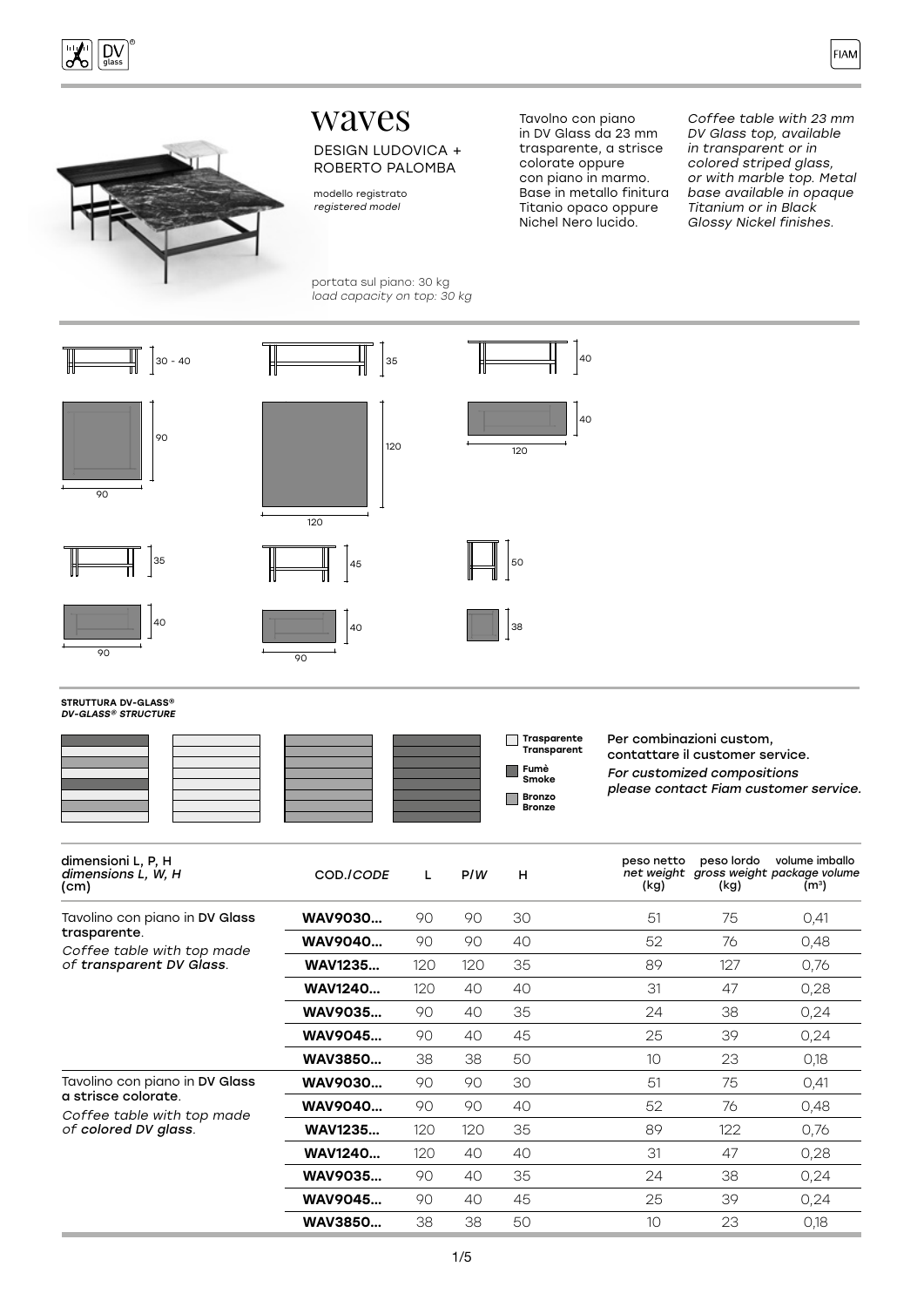

| dimensioni L, P, H<br>dimensions L, W, H<br>(cm)                                          | COD./CODE      | L   | P/W | H  | peso netto<br>(kg) | peso lordo<br>(kg) | volume imballo<br>net weight gross weight package volume<br>(m <sup>3</sup> ) |
|-------------------------------------------------------------------------------------------|----------------|-----|-----|----|--------------------|--------------------|-------------------------------------------------------------------------------|
| Tavolino con piano in marmo<br>Cat.M1.<br>Coffee table with marble top.<br>Cat.M1.        | WAV9030        | 90  | 90  | 30 | 48                 | 72                 | 0,41                                                                          |
|                                                                                           | WAV9040        | 90  | 90  | 40 | 49                 | 73                 | 0,48                                                                          |
|                                                                                           | <b>WAV1235</b> | 120 | 120 | 35 | 84                 | 117                | 0.76                                                                          |
|                                                                                           | <b>WAV1240</b> | 120 | 40  | 40 | 29                 | 45                 | 0,28                                                                          |
|                                                                                           | WAV9035        | 90  | 40  | 35 | 22                 | 36                 | 0,24                                                                          |
|                                                                                           | <b>WAV9045</b> | 90  | 40  | 45 | 23                 | 37                 | 0,24                                                                          |
|                                                                                           | <b>WAV3850</b> | 38  | 38  | 50 | 9                  | 22                 | 0,18                                                                          |
| Tavolino con <b>piano in marmo</b><br>Cat.M2.<br>Coffee table with marble top,<br>Cat.M2. | WAV9030        | 90  | 90  | 30 | 48                 | 72                 | 0,41                                                                          |
|                                                                                           | WAV9040        | 90  | 90  | 40 | 49                 | 73                 | 0,48                                                                          |
|                                                                                           | <b>WAV1235</b> | 120 | 120 | 35 | 84                 | 117                | 0.76                                                                          |
|                                                                                           | <b>WAV1240</b> | 120 | 40  | 40 | 29                 | 45                 | 0,28                                                                          |
|                                                                                           | WAV9035        | 90  | 40  | 35 | 22                 | 36                 | 0,24                                                                          |
|                                                                                           | <b>WAV9045</b> | 90  | 40  | 45 | 23                 | 37                 | 0,24                                                                          |
|                                                                                           | <b>WAV3850</b> | 38  | 38  | 50 | 9                  | 22                 | 0.18                                                                          |



RIPIANO INFERIORE OPZIONALE OPTIONAL LOWER SHELF

## RIPIANO INFERIORE \_ LOWER SHELF

| dimensioni L, P, H<br>dimensions L, W, H<br>(cm)                                                                        | <b>COD. TAVOLINO</b><br><b>COFFEE TABLE</b><br><b>CODE</b> | <b>COD. RIPIANO</b><br><b>SHELF CODE</b> | L   | P/W | н   | peso netto<br>net weight<br>(kg) | peso lordo<br>(kg) | volume imballo<br>gross weight package volume<br>(m <sup>3</sup> ) |
|-------------------------------------------------------------------------------------------------------------------------|------------------------------------------------------------|------------------------------------------|-----|-----|-----|----------------------------------|--------------------|--------------------------------------------------------------------|
| Ripiano in vetro<br>temperato<br>trasparente,<br>spess. 8 mm.<br>Shelf in tempered<br>transparent glass,<br>8 mm thick. | WAV9030<br><b>WAV9040</b>                                  | $W-RIP/T75$                              | 75  | 75  | 0,8 | 11                               | 17                 | 0,07                                                               |
|                                                                                                                         | <b>WAV1235</b>                                             | <b>W-RIP/T101</b>                        | 101 | 101 | 0,8 | 20                               | 28                 | O,1                                                                |
|                                                                                                                         | <b>WAV9035</b><br>WAV9045                                  | W-RIP/T70                                | 70  | 28  | 0,8 | 4                                | 9                  | 0,03                                                               |
|                                                                                                                         | <b>WAV1240</b>                                             | W-RIP/T90                                | 90  | 28  | 0,8 | 5                                | 10                 | 0,03                                                               |
| Ripiano in vetro<br>temperato fumè<br>spess. 8 mm.<br>Shelf in tempered<br>smoked glass,<br>8 mm thick.                 | WAV9030<br>WAV9040                                         | $W$ -RIP/F75                             | 75  | 75  | 0,8 | 11                               | 17                 | 0,07                                                               |
|                                                                                                                         | <b>WAV1235</b>                                             | <b>W-RIP/F101</b>                        | 101 | 101 | 0,8 | 20                               | 28                 | O,1                                                                |
|                                                                                                                         | WAV9035<br><b>WAV9045</b>                                  | W-RIP/F70                                | 70  | 28  | 0,8 | 4                                | 9                  | 0,03                                                               |
|                                                                                                                         | <b>WAV1240</b>                                             | W-RIP/F90                                | 90  | 28  | 0,8 | 5                                | 10                 | 0,03                                                               |
| Ripiano in vetro<br>temperato bronzo<br>spess. 8 mm.<br>Shelf in tempered<br>bronze glass, 8 mm<br>thick.               | WAV9030<br><b>WAV9040</b>                                  | W-RIP/B75                                | 75  | 75  | 0,8 | 11                               | 17                 | 0,07                                                               |
|                                                                                                                         | <b>WAV1235</b>                                             | <b>W-RIP/B101</b>                        | 101 | 101 | 0,8 | 20                               | 28                 | O,1                                                                |
|                                                                                                                         | WAV9035<br>WAV9045                                         | W-RIP/B70                                | 70  | 28  | 0,8 | 4                                | 9                  | 0,03                                                               |
|                                                                                                                         | <b>WAV1240</b>                                             | W-RIP/B90                                | 90  | 28  | 0,8 | 5                                | 10                 | 0,03                                                               |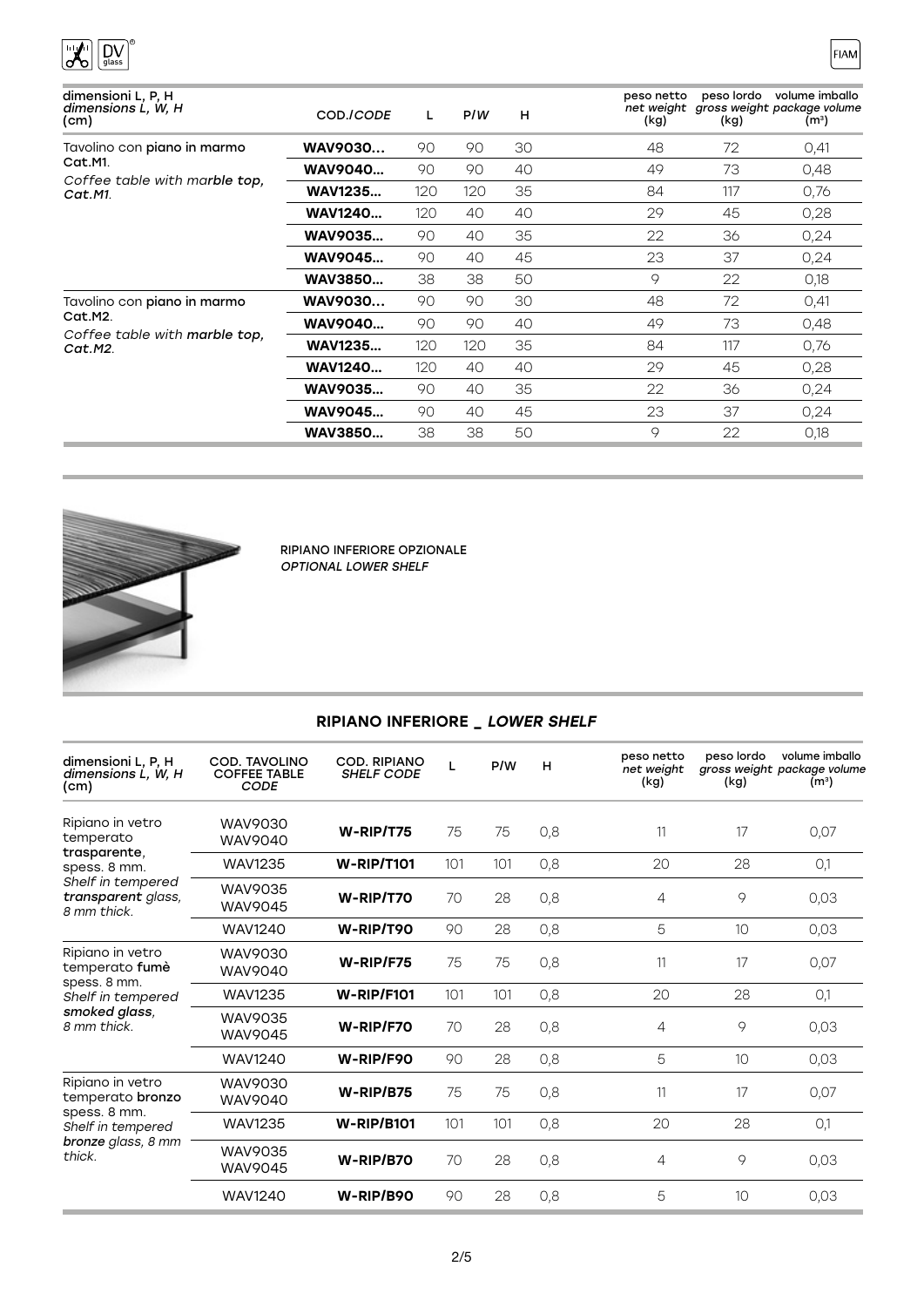

| PIANO IN DV GLASS _ DV-GLASS TOP           | <b>BASE IN METALLO _ METAL BASE</b>              | <b>CODICE FINITURA</b> |  |  |
|--------------------------------------------|--------------------------------------------------|------------------------|--|--|
| <b>FINITURA PIANO</b><br><b>TOP FINISH</b> | <b>FINITURA BASE</b><br><b>BASE FINISH</b>       | <b>FINISH CODE</b>     |  |  |
| Trasparente                                | Titanio opaco<br><i>Opaque Titanium</i>          | <b>TI/DV-TR</b>        |  |  |
| Transparent                                | Nichel Nero Lucido<br><b>Black Glossy Nichel</b> | NI/DV-TR               |  |  |
| Multicolor<br><b>Multicolor</b>            | Titanio Opaco<br>Opaque Titanium                 | <b>TI/DV-CO</b>        |  |  |
|                                            | Nichel Nero Lucido<br><b>Black Glossy Nichel</b> | NI/DV-CO               |  |  |
| <b>Bronzo</b><br><b>Bronze</b>             | Titanio Opaco<br>Opaque Titanium                 | TI/DV-BB               |  |  |
| Fumé<br>Smoked                             | Nichel Nero Lucido<br><b>Black Glossy Nichel</b> | NI/DV-FF               |  |  |

| PIANO IN MARMO _ MARBLE TOP      |                                                         | <b>BASE IN METALLO _ METAL BASE</b>              | <b>CODICE FINITURA</b> |  |
|----------------------------------|---------------------------------------------------------|--------------------------------------------------|------------------------|--|
| CAT. MARMO<br><b>MARBLE CAT.</b> | <b>NOME</b><br><b>NAME</b>                              | <b>FINITURA BASE</b><br><b>BASE FINISH</b>       | <b>FINISH CODE</b>     |  |
| CAT.M1                           | Titanio opaco<br><i>Opaque Titanium</i><br>Mystic Brown |                                                  | TI/M1-MB               |  |
|                                  | Grigio Carnico<br>Carnico Grey                          | Nichel Nero Lucido<br><b>Black Glossy Nichel</b> | NI/M1-GC               |  |
| CAT.M2                           | Calacatta Royal                                         | Titanio Opaco<br>Opaque Titanium                 | TI/M2-CR               |  |
|                                  | Manhattan                                               | Nichel Nero Lucido<br><b>Black Glossy Nichel</b> | $NI/M2-MN$             |  |





Lievi tracce, avvallamenti superficiali ed irregolarità interne ed esterne alla lastra in vetro sono segni distintivi del processo di fusione ad alta temperatura che ne garantiscono l'artigianalità. Non possono quindi essere oggetto di contestazione.

Slight traces on the surface, internal and external glass plate's irregularities are distinctive signs of the high-temperature fusion process that guarantee its craftsmanship. They cannot therefore be contested.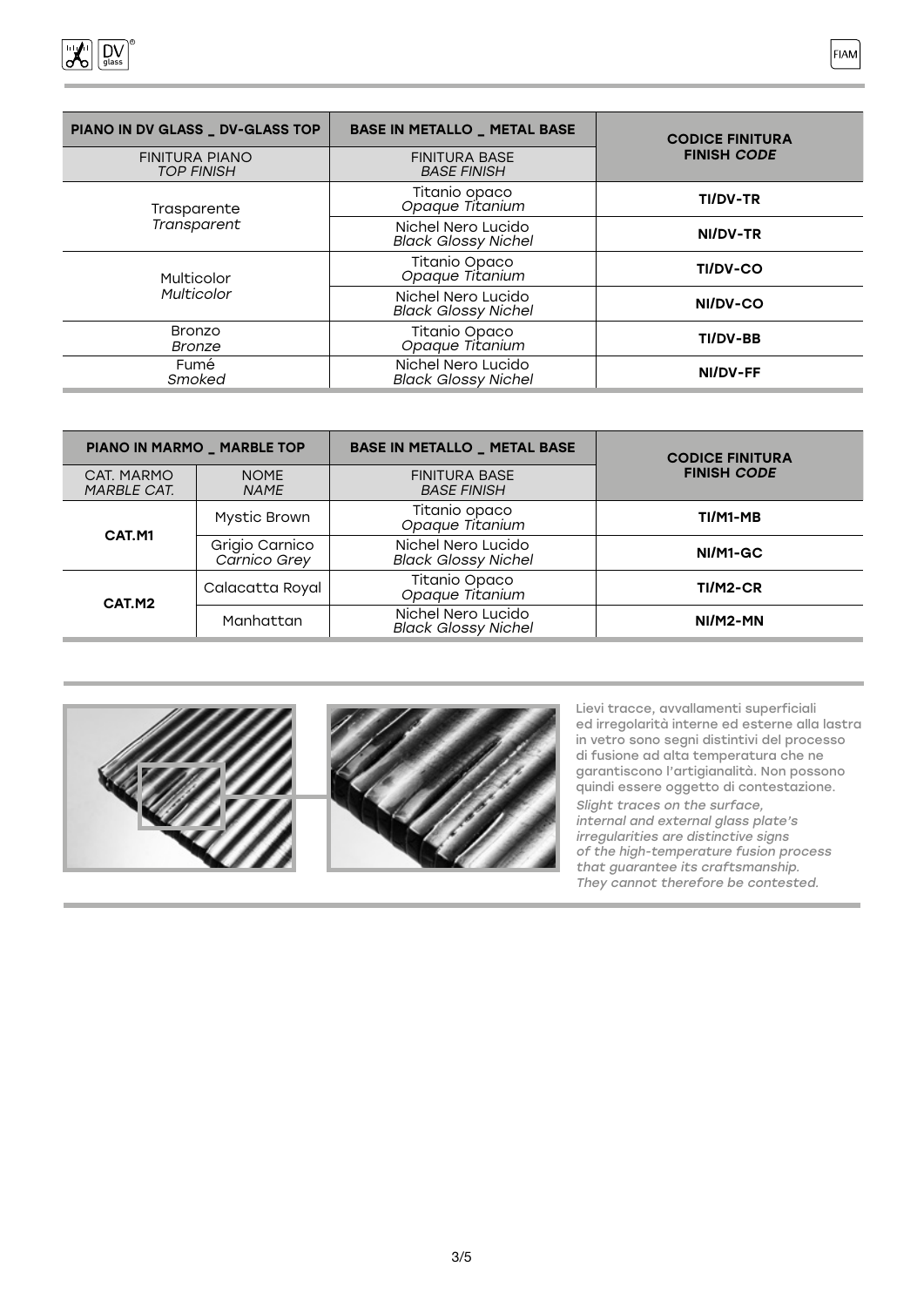

#### FINITURE **FINISHES**

### Base in metallo Metal base



nichel nero lucido black glossy nickel



FIAM

titanio opaco opaque titanium

## Piano in DV-Glass DV-Glass top



vetro fuso trasparente fused transparent glass



vetro fuso fumé fused smoked glass



vetro fuso colorato fused colored glass



vetro fuso bronzo fused bronze glass